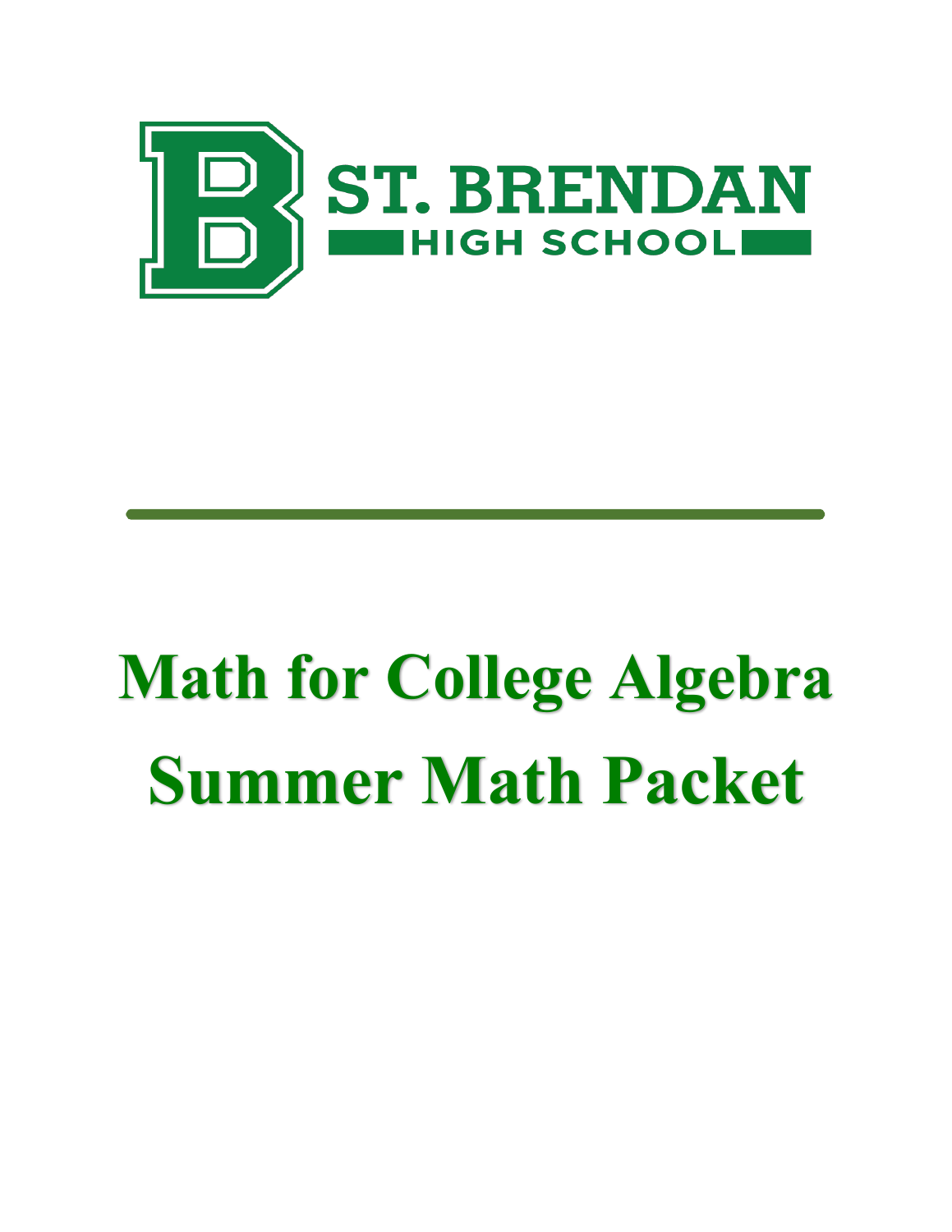This summer math packet is a review of some of the concepts learned in your previous math classes that will be needed for Math for College Algebra. It will assure that all students begin the school year on the same page and with equal opportunity to succeed in Math for College Algebra.

# Instructions for completing the packet:

- Please print the packet or use loose leaf paper to complete the packet by hand showing all work. Work must be neat and legible.
- Please use your Algebra I and Algebra II notes or the websites provided to help you if you need reminders on how to complete some practice problems.
- Take notes as you complete your work. You will be given a quiz on this material the first week of school.
- Work on the packet with your friends. Help each other. Every student is responsible for knowing the material in this packet when you return in August. We will review as a team and everyone will be expected to participate.
- Bring your packet to our first class together. It will be collected for a grade. Only packets done with paper and pencil will be accepted.

# Helpful Websites:

[http://www.mathtv.com/](https://mathtv.com/) <http://www.purplemath.com/modules/index.htm> [https://www.khanacademy.org](https://www.khanacademy.org/)

## **Helpful for graphing functions:**

<https://www.education.ti.com/en/resources/family-of-functions>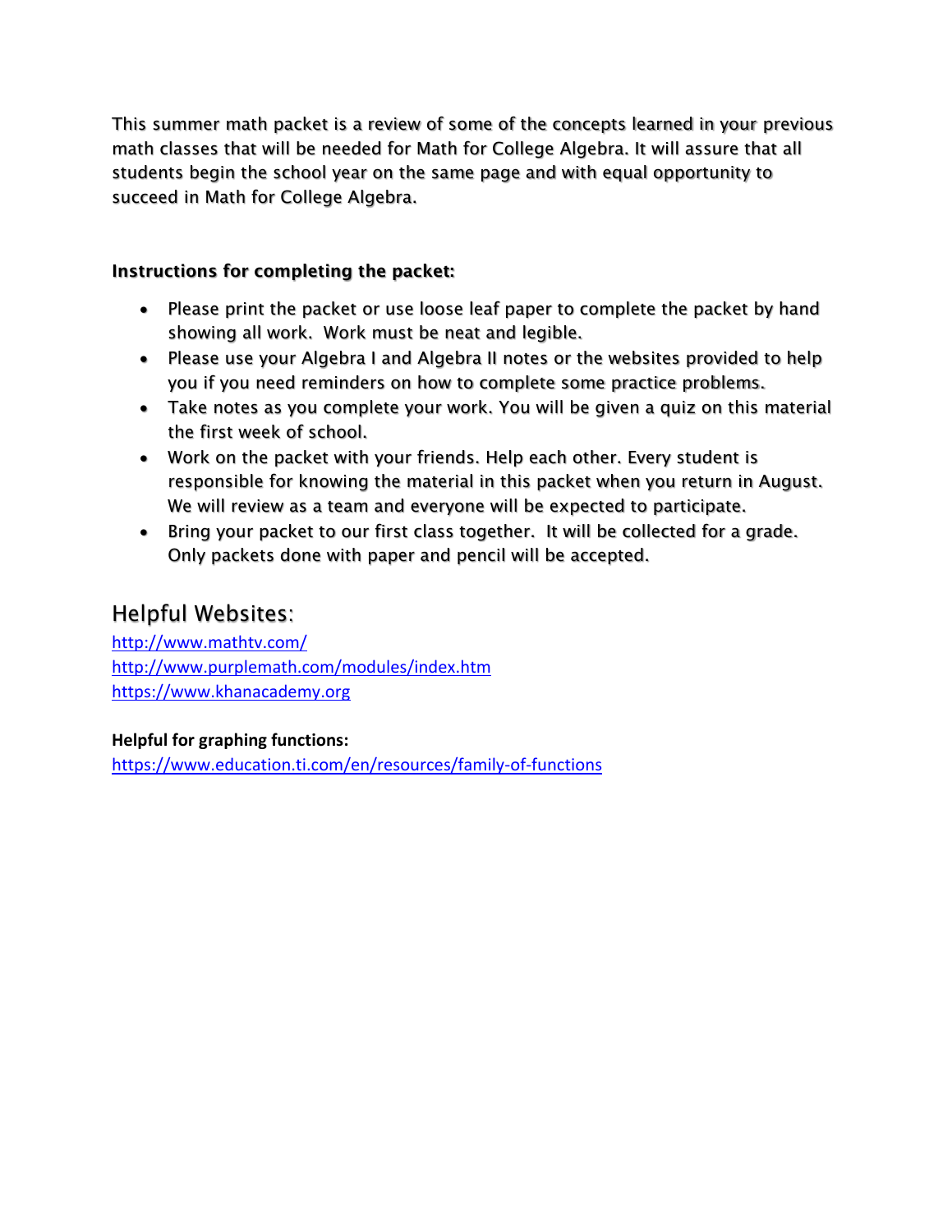Name Period Period

SHORT ANSWER. Write the word or phrase that best completes each statement or answers the question.

Simplify. 1)  $\frac{5^2 + (14 - 6)^2}{16 \div 4 - (2 + 1)}$  1) Evaluate the expression for the given replacement values. 2)  $\frac{y - 6x}{8x - xz}$  when  $x = -1$ ,  $y = 3$ , and  $z = -3$  2) Write the statement using mathematical symbols. 3) The square of the difference of fifteen and x, divided by six, is greater than -20. 3) Simplify the expression.  $4) -3a - 2 - 12(a - 6)$  4) Solve the equation. 5)  $9(x+3) = 5[13 - 2(3-x) + 7]$  5)  $6) \frac{z+6}{z+1} + 1 = \frac{2z+3}{z+3}$ 9 6 Solve the equation for the specified variable. 7)  $5x - 7y = 2$  for y 7) 8)  $C = \frac{5}{9}(F - 32)$  for F

Solve the inequality. Write your solution in interval notation.

9)  $-4 < 2(x - 1) \le 3$ 

$$
10) -5 \le \frac{2x - 3}{2} < 6 \tag{10}
$$

Solve.

11) Find 11% of 50. 11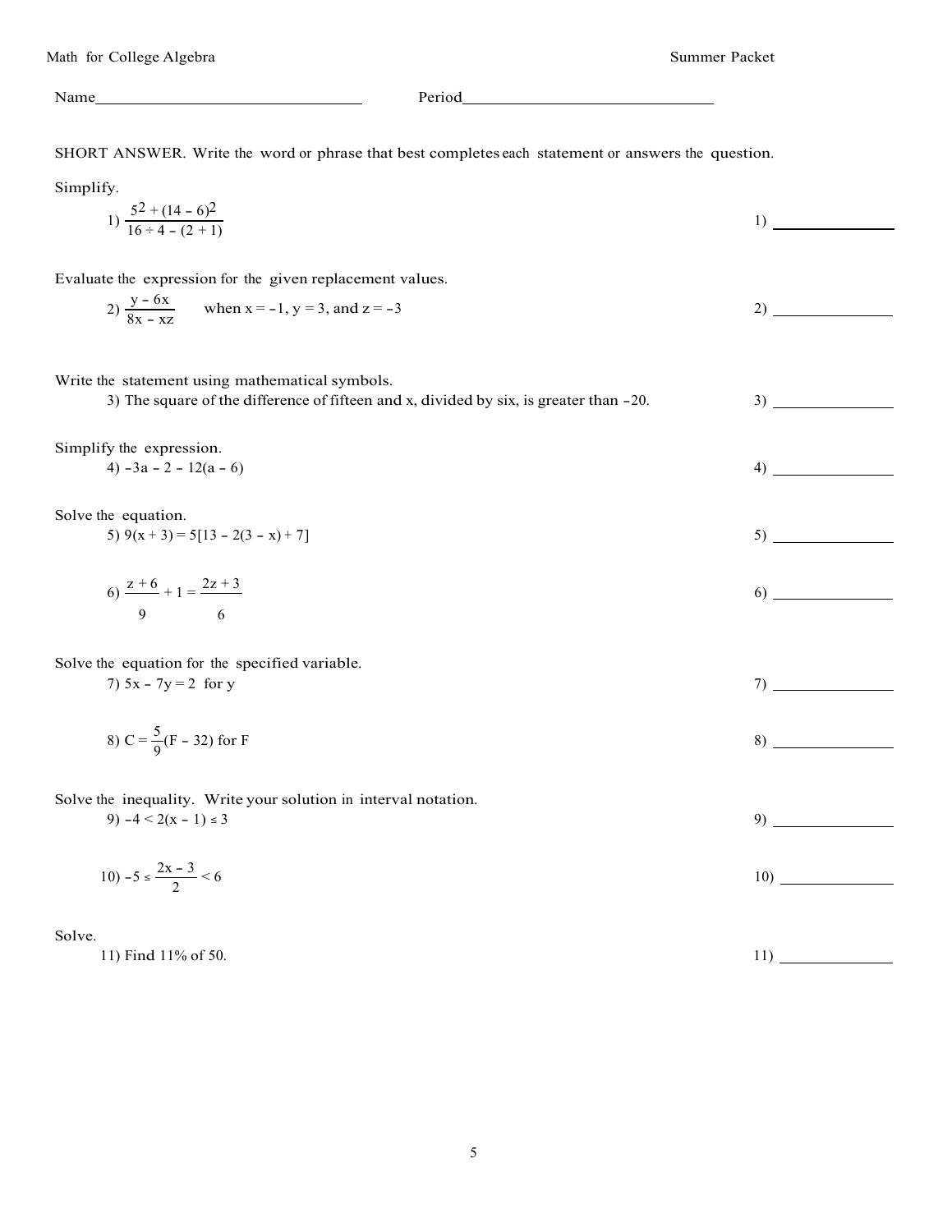

Solve.



Graph the nonlinear function. Suggested x-values have been given for ordered pair solutions.<br>14)  $f(x) = -|x| + 4$  Let  $x = -3, -2, -1, 0, 1, 2, 3$  14)

| ) $f(x) = -  x  + 4$ |                                                          | Let $x = -3, -2, -1$                     |
|----------------------|----------------------------------------------------------|------------------------------------------|
|                      |                                                          |                                          |
|                      |                                                          |                                          |
|                      | $10+y$                                                   | $\sim 100$ km s $^{-1}$                  |
|                      |                                                          |                                          |
|                      |                                                          |                                          |
|                      |                                                          |                                          |
|                      | $\mathbf{A}=\mathbf{A}+\mathbf{A}+\mathbf{A}+\mathbf{A}$ |                                          |
|                      | $\cdots$ 5                                               | and a state of the                       |
|                      |                                                          |                                          |
|                      |                                                          | <b>Contractor</b><br><b>All All Anna</b> |
|                      |                                                          |                                          |
|                      |                                                          |                                          |
|                      |                                                          |                                          |
| $-10$ .              | $11 - 511111 \pm 11$                                     |                                          |
|                      |                                                          |                                          |
|                      |                                                          | <b>Contract</b>                          |
|                      | <b>Contract Contract</b>                                 |                                          |
|                      | $-5+$                                                    | the company's company's                  |
|                      |                                                          |                                          |
|                      | <b>Contractor</b>                                        |                                          |
|                      | $\Delta\sim 10^{-1}$ km s $^{-1}$                        | .                                        |
|                      |                                                          |                                          |
|                      | $-10$                                                    |                                          |

Find an equation of the line satisfying the given conditions. Write the equation using function notation.

| 16) Through $(4, -3)$ ; perpendicular to $x + 4y = -4$                            | 16) |
|-----------------------------------------------------------------------------------|-----|
| Solve the system.                                                                 |     |
| 17) $\begin{cases}\n4x + y = 12 \\ 16x + 4y = 48\n\end{cases}$                    | 17) |
|                                                                                   |     |
| 18)                                                                               | 18) |
| $\begin{cases}\n y + 4z = 10 \\  3x + y + 4z = -2 \\  -4x + 2z = 22\n\end{cases}$ |     |
|                                                                                   |     |
|                                                                                   |     |

15) Parallel to  $2x - 5y = -9$ ; through (10, 6) 15)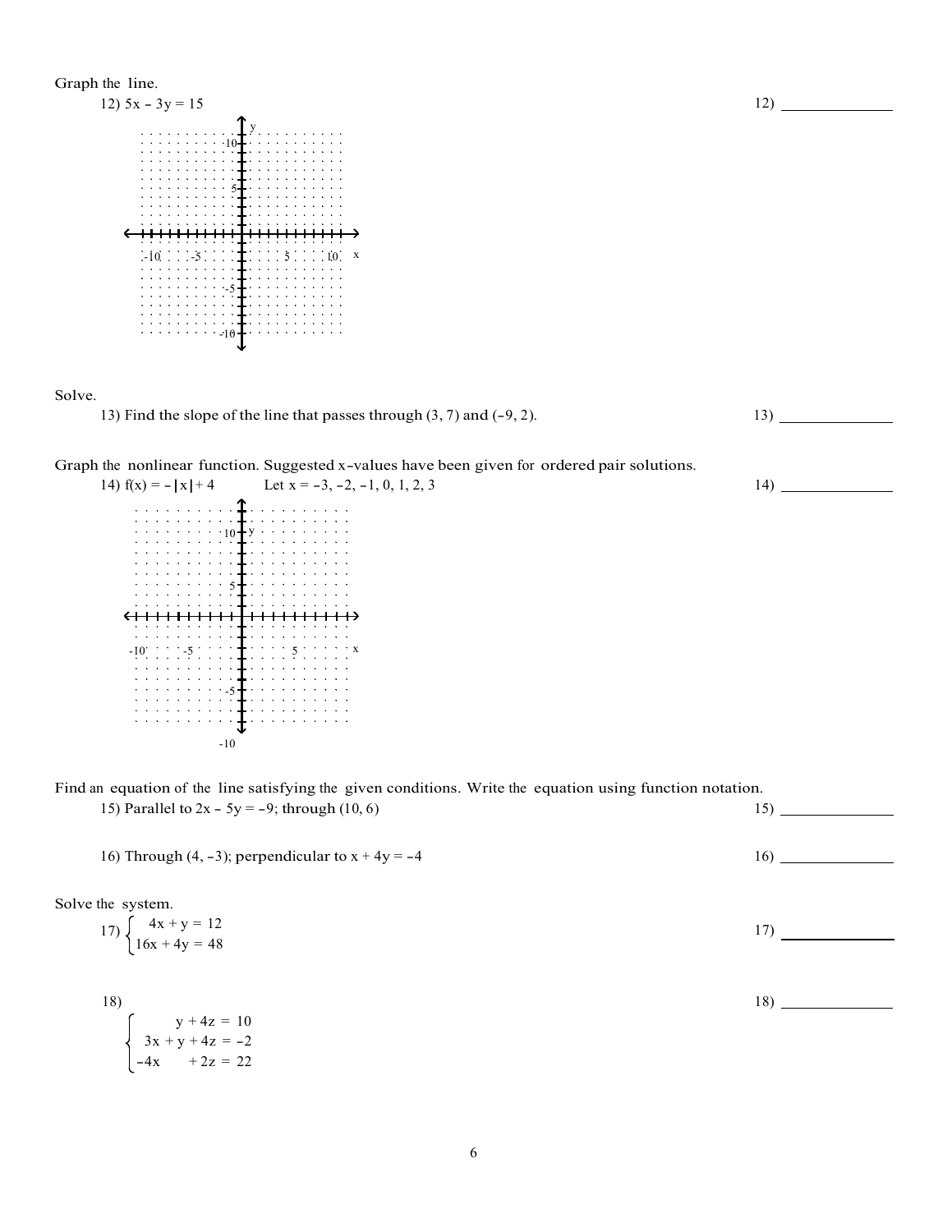Simplify. Use positive exponents to write the answer.

$$
19) \frac{4-8x-1y^3}{4-5x-4y^6}
$$

Perform the indicated operations.

$$
20)\left(3x+12\right)\left(5x-5\right) \tag{20}
$$

Factor the polynomial completely.

$$
21) x2 - 2x - 99
$$

Write the rational expression in lowest terms.

$$
22) \frac{4x - 20}{15 - 3x} \tag{22}
$$

Solve the equation for x.

$$
23)\frac{x}{x-7} = 4 - \frac{7}{x-7}
$$
 (23)

$$
24) \frac{x^2 + 4}{x} + 5 = \frac{4(x + 1)}{x}
$$

Raise to the power or find the root. Assume that all variables represent positive numbers. Write with only positive exponents.

| $(25) \sqrt{25}$                                                                                            | $25^\circ$ |  |
|-------------------------------------------------------------------------------------------------------------|------------|--|
| Perform the indicated operation and simplify. Write the result in the form $a + bi$ .<br>$26(3-4i) - (3-i)$ | 26)        |  |
| Solve the equation by completing the square.                                                                |            |  |
| 27) $x^2 + 10x = -10$                                                                                       | 27         |  |

Solve the inequality. Write the solution set in interval notation.

$$
28) x2 + 7x \ge -12
$$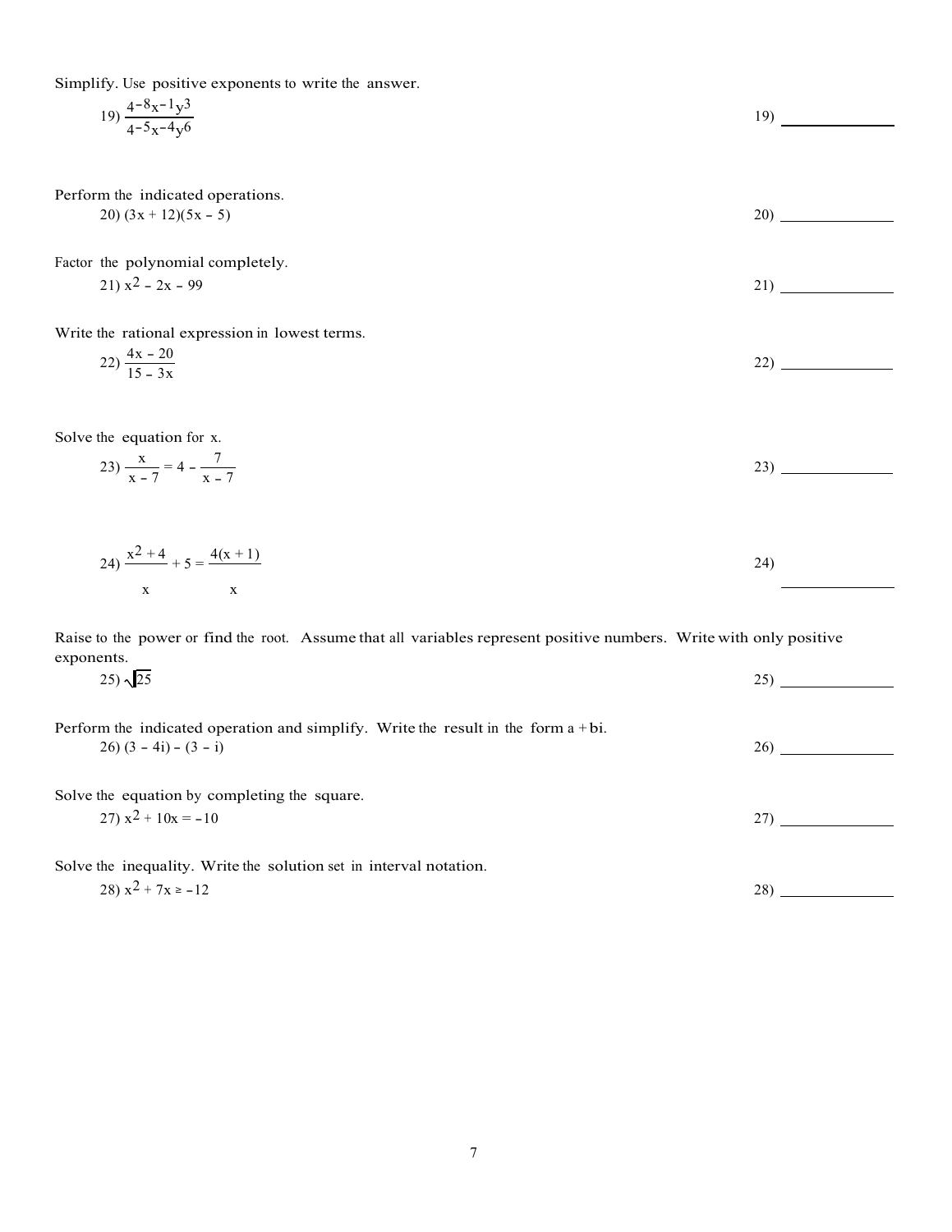Graph the function. Find the vertex, y-intercept, and x-intercepts (if any).

29)  $h(x) = x^2 - 8x + 16$ y 10 5  $-10$   $-5$   $-5$   $+$   $+$   $+$   $-5$   $+$   $10$   $x$ -5 -10

For the given functions f and g, find the requested function. 30) If  $f(x) = 3x + 8$  and  $g(x) = 2x - 1$ , find  $(f \circ g)(x)$ . 30)

Use the properties of logarithms to write the expression as a single logarithm.

Prov

radiu

y 10 <u>5555<del>1</del>5555</u>  $-10$   $-5$   $-5$   $+1$   $+1$   $+5$   $-10$   $-8$ -5  $-10J$ 

Find the center and the radius of the circle.

$$
35(x - 5)^2 + (y - 8)^2 = 16
$$

 $36)$   $x^2 + (y - 3)^2 = 9$  36)

Provides an appropriate response.  
\n31) 
$$
\log_4 11 + \log_4 11
$$
  
\n32) Solve  $6^x - 3 = \frac{1}{36}$  for x. Give an exact solution.  
\n33)  $\log_8(3x - 5) = 2$   
\n34)  $y = 2(x - 4)^2 + 5$   
\n35)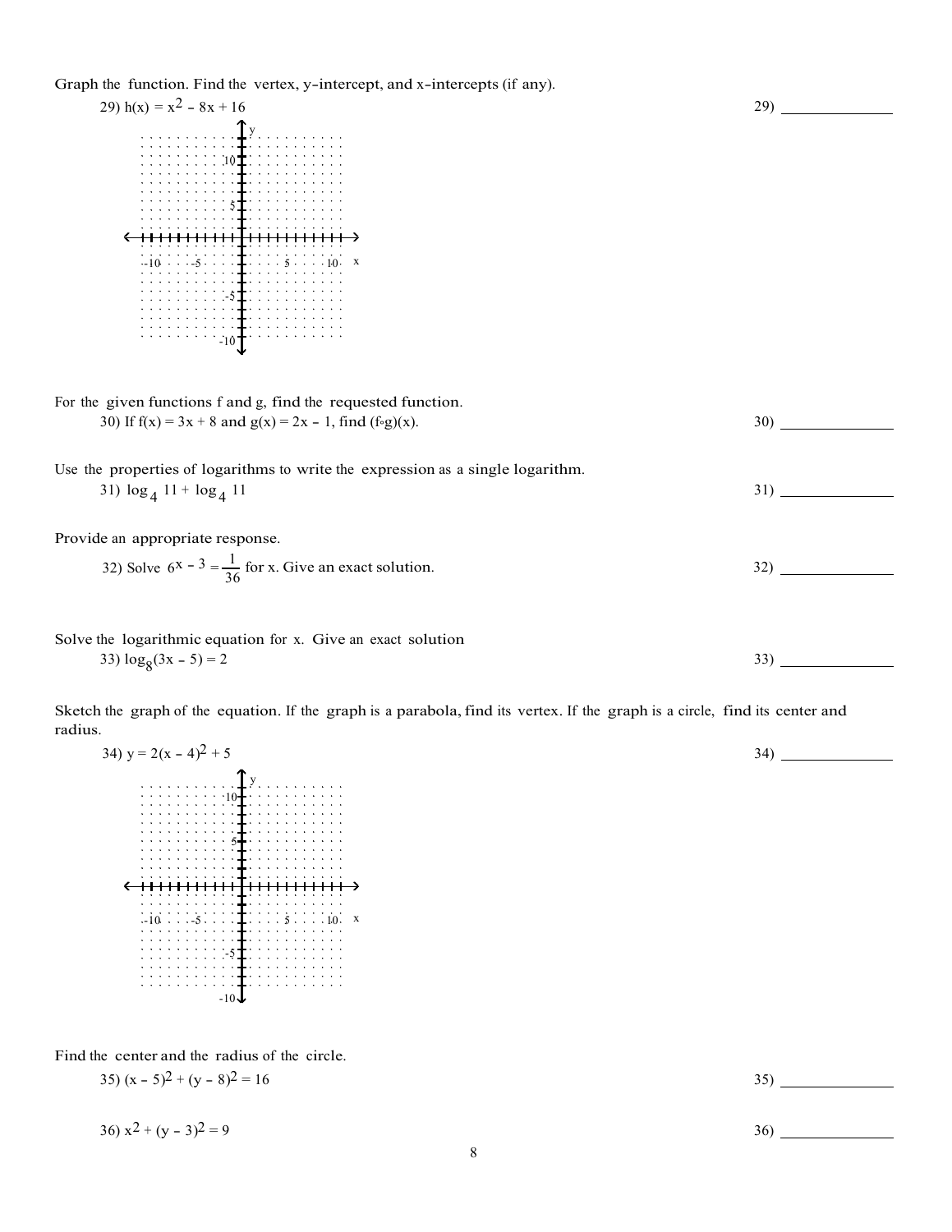Solve the logarithmic equation for x. Give an exact solution

$$
37) \log_5 4 + \log_5 x = 1
$$

Perform the indicated operation and simplify. Write the result in the form a + bi.

$$
38) (5 - 9i)^2
$$

Raise to the power or find the root. Assume that all variables represent positive numbers. Write with only positive exponents.  $\frac{1}{2}$ 

$$
39) \left(\frac{1}{512}\right)^{-1/3} \tag{39}
$$

$$
40\left(\frac{8x^3}{125}\right)^{2/3}
$$

$$
41)\sqrt[3]{-125a^{12}b^{3}}
$$

Perform the indicated operation. If possible, simplify your answer.

42) 
$$
\frac{x^3+1}{x^3-x^2+x} \cdot \frac{6x}{-72x-72}
$$
42)

$$
43)\frac{3}{x+5} - \frac{3x}{5x+25} + \frac{5}{2x+10}
$$

Simplify the complex fraction.

| $5 \quad 3$<br>$\frac{1}{x} - \frac{1}{5x}$               |  |  |
|-----------------------------------------------------------|--|--|
| $\frac{44}{5}$                                            |  |  |
| $\overline{\phantom{a}}$<br>$-- -$<br>$6x - \overline{x}$ |  |  |

| Factor the polynomial completely. |    |
|-----------------------------------|----|
| 45) $36x^2 - 49$                  | 45 |
|                                   |    |
| Perform the indicated operations. |    |
| 46) $(2x + 5y)(2x - 5y)$          | 46 |
|                                   |    |

47)  $(8x + 11y)^2$  47)

Simplify the expression.

$$
48) \frac{4}{-a} - \frac{1}{-a} - \frac{3}{-a} - \frac{3}{-a} - \frac{48}{-a} - \frac{5}{-a} - \frac{6}{-a} - \frac{7}{-a} - \frac{1}{-a} - \frac{3}{-a} - \frac{1}{-a} - \frac{1}{-a} - \frac{3}{-a} - \frac{1}{-a} - \frac{1}{-a} - \frac{1}{-a} - \frac{1}{-a} - \frac{1}{-a} - \frac{1}{-a} - \frac{1}{-a} - \frac{1}{-a} - \frac{1}{-a} - \frac{1}{-a} - \frac{1}{-a} - \frac{1}{-a} - \frac{1}{-a} - \frac{1}{-a} - \frac{1}{-a} - \frac{1}{-a} - \frac{1}{-a} - \frac{1}{-a} - \frac{1}{-a} - \frac{1}{-a} - \frac{1}{-a} - \frac{1}{-a} - \frac{1}{-a} - \frac{1}{-a} - \frac{1}{-a} - \frac{1}{-a} - \frac{1}{-a} - \frac{1}{-a} - \frac{1}{-a} - \frac{1}{-a} - \frac{1}{-a} - \frac{1}{-a} - \frac{1}{-a} - \frac{1}{-a} - \frac{1}{-a} - \frac{1}{-a} - \frac{1}{-a} - \frac{1}{-a} - \frac{1}{-a} - \frac{1}{-a} - \frac{1}{-a} - \frac{1}{-a} - \frac{1}{-a} - \frac{1}{-a} - \frac{1}{-a} - \frac{1}{-a} - \frac{1}{-a} - \frac{1}{-a} - \frac{1}{-a} - \frac{1}{-a} - \frac{1}{-a} - \frac{1}{-a} - \frac{1}{-a} - \frac{1}{-a} - \frac{1}{-a} - \frac{1}{-a} - \frac{1}{-a} - \frac{1}{-a} - \frac{1}{-a} - \frac{1}{-a} - \frac{1}{-a} - \frac{1}{-a} - \frac{1}{-a} - \frac{1}{-a} - \frac{1}{-a} - \frac{1}{-a} - \frac{1}{-a} - \frac{1}{-a} - \frac{1}{-a} - \frac{1}{-a} - \frac{1}{-a}
$$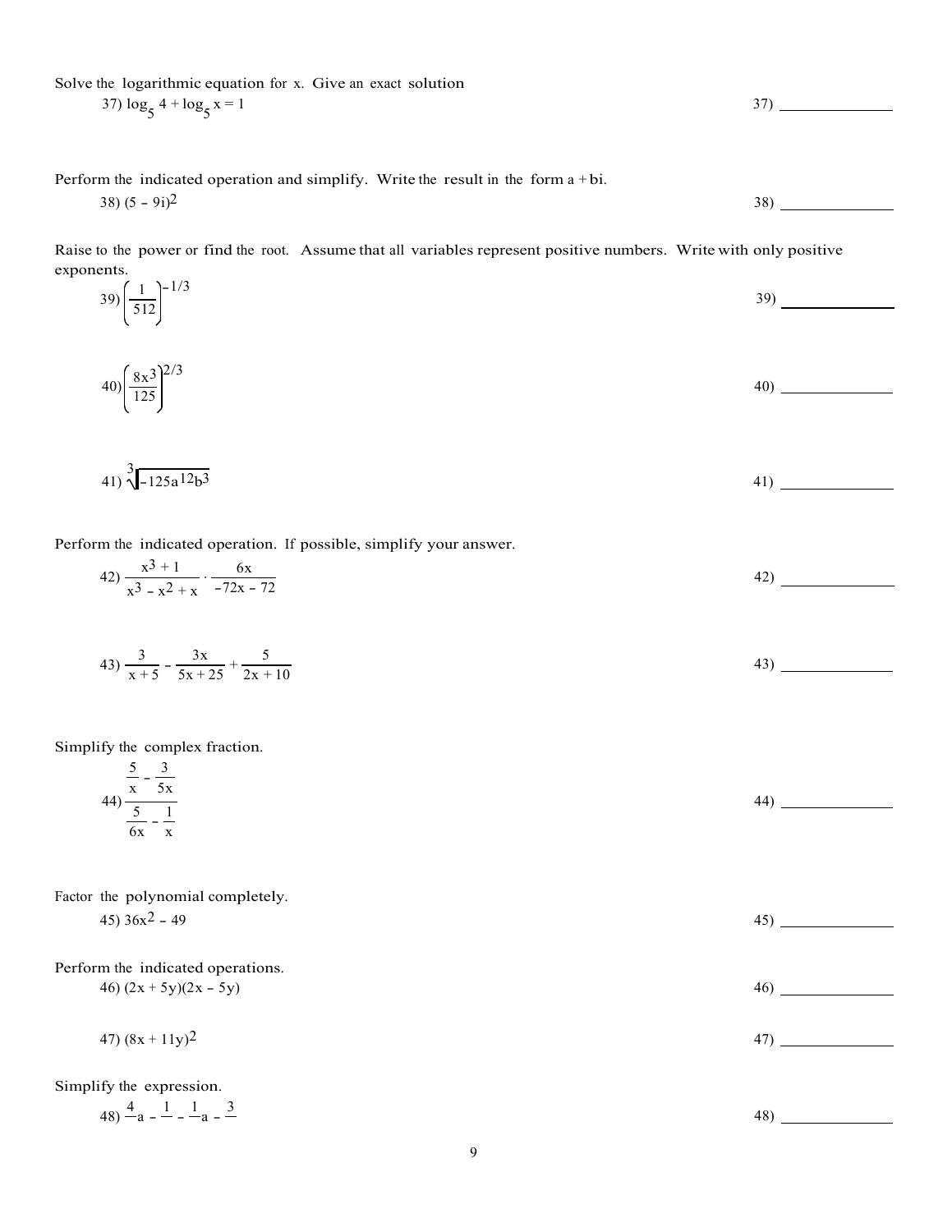3 3 4

 $49) -2a - 4 - 7(a - 5)$   $49)$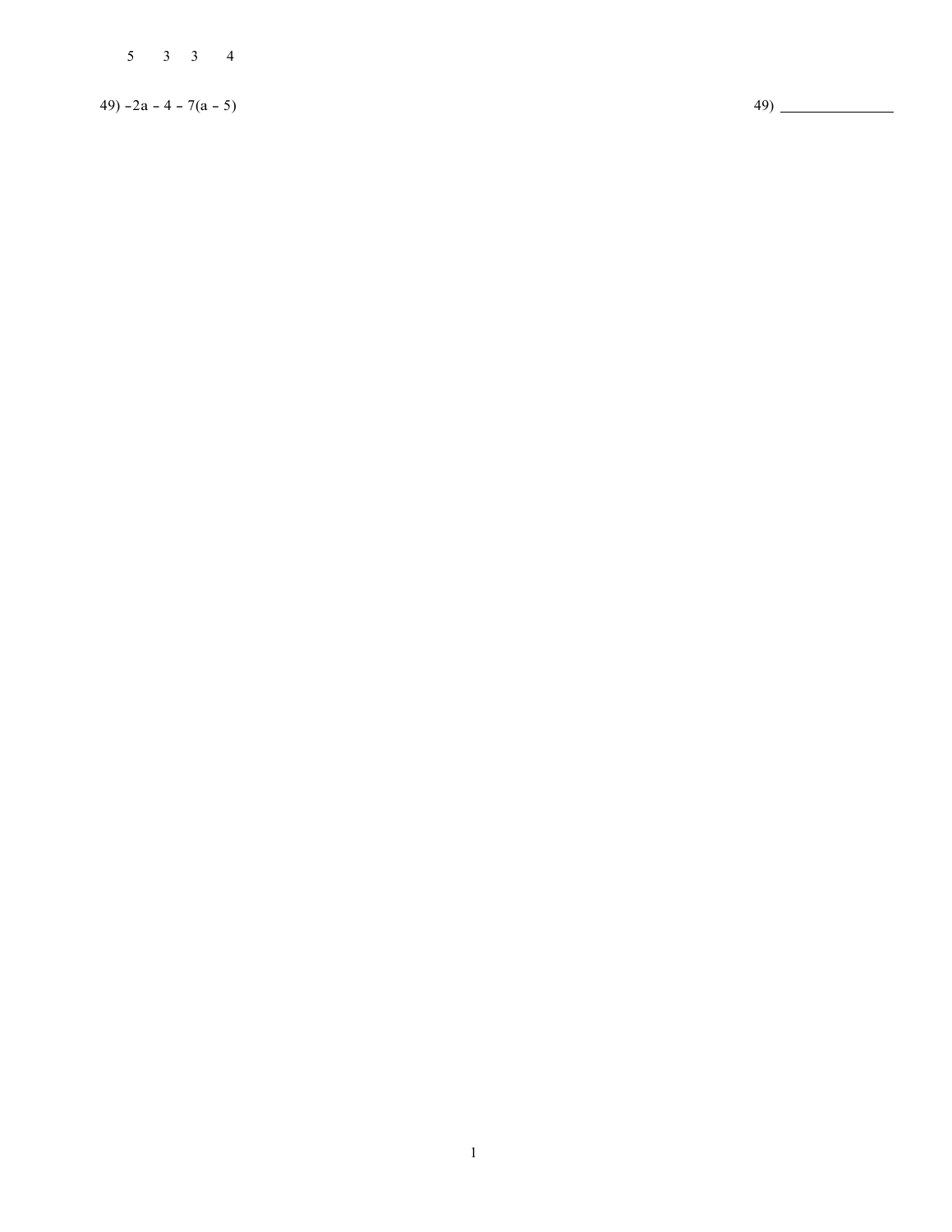Solve the equation.

| 50) $11(x + 3) = 6[12 - 2(3 - x) + 9]$ | 50) |
|----------------------------------------|-----|
|                                        |     |

$$
51)\frac{9w}{4} + 5 = \frac{3w}{10} + 3
$$

$$
52) |3x + 9| + 3 = 8
$$

Solve the inequality. Write your solution in interval notation.

$$
53)\frac{5x-2}{3} - \frac{7x+6}{4} \ge 0
$$

$$
54 \text{ s} \ge 4 \text{ and } x \ge 1
$$

Solve.

- 55) A computer company sold 7,120,000 computers this year. This represents a 9.36% decrease over the number of new computers sold 3 years ago. Use this information to find the number of new computers sold 3 years ago. Round to the nearest thousand.
- 56) \$33 billion a year is spent on tourism in Florida, Louisiana, and Mississippi. Tourists spend \$2 billion more in Louisiana than they do in Mississippi. In Florida they spend \$1 billion less than twice the amount spent in Mississippi. Find the amount spent in each state.

#### Graph the line.



57)

56)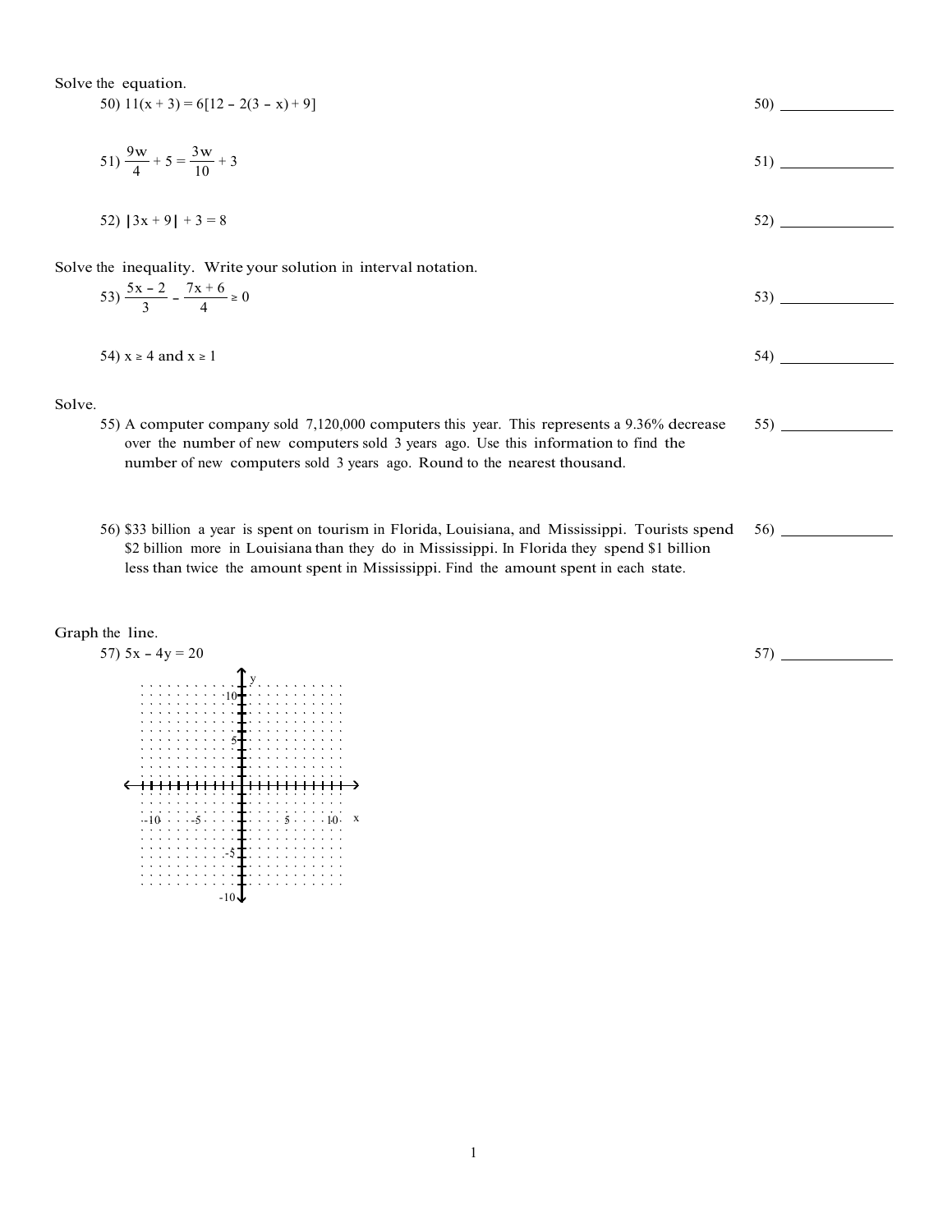

Solve.



60) Find the slope and the y-intercept of the line  $6x - 10y = 60$ . 60)

Graph the nonlinear function. Suggested x-values have been given for ordered pair solutions.<br>61)  $f(x) = -|x| + 5$  Let  $x = -3, -2, -1, 0, 1, 2, 3$  61)



Find an equation of the line satisfying the given conditions. Write the equation in standard form. 62) Perpendicular to  $y = 2$ ; through  $(7, -12)$  62)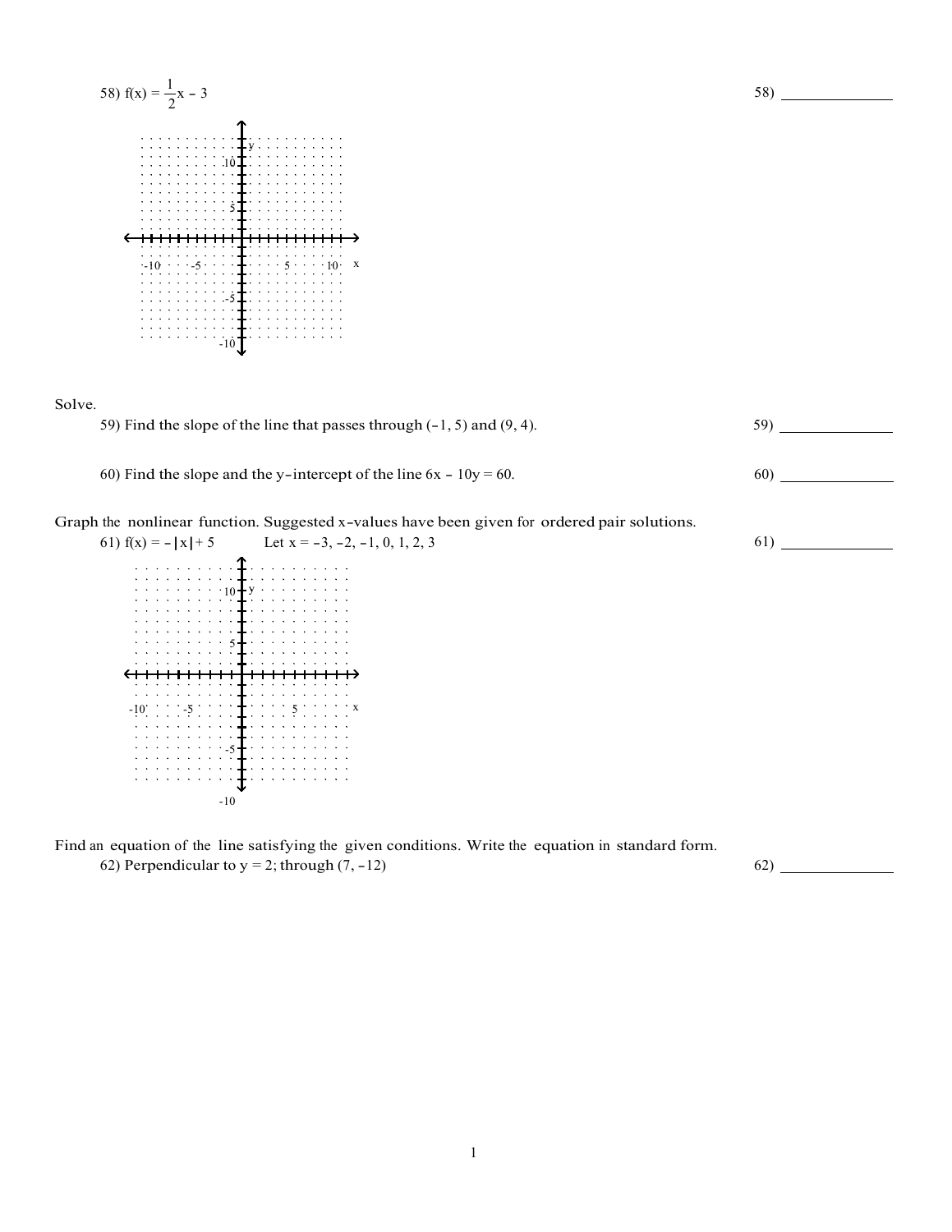

Find the domain and range of the relation. Also determine whether the relation is a function.



Graph the function. State the domain and range of the function. 65)



63)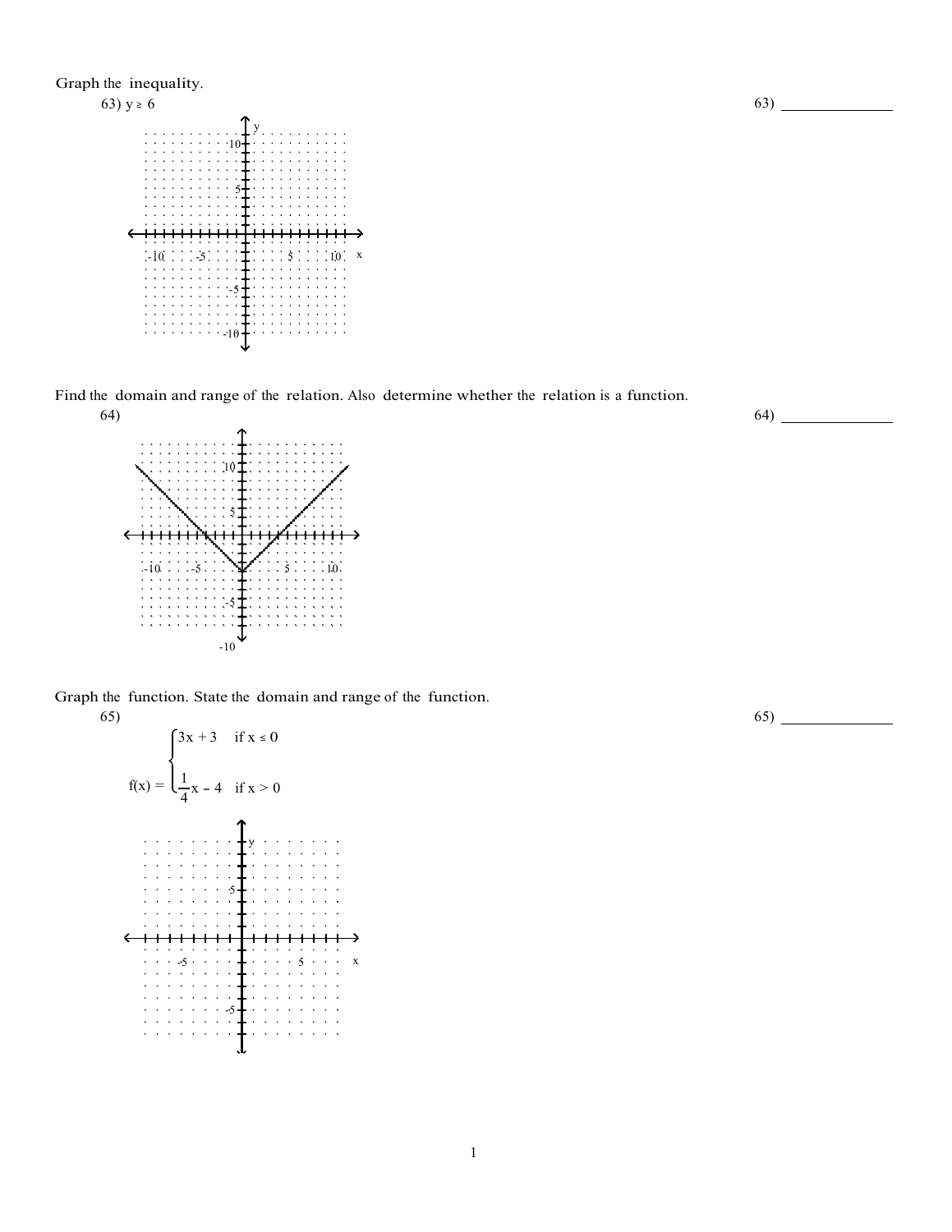

Solve the system of equations by graphically and then solve by the elimination method or the substitution method.



Solve the system.

69)  $2x + 15y = -78$  $8x + 3y = 30$  69)

67)

68)

1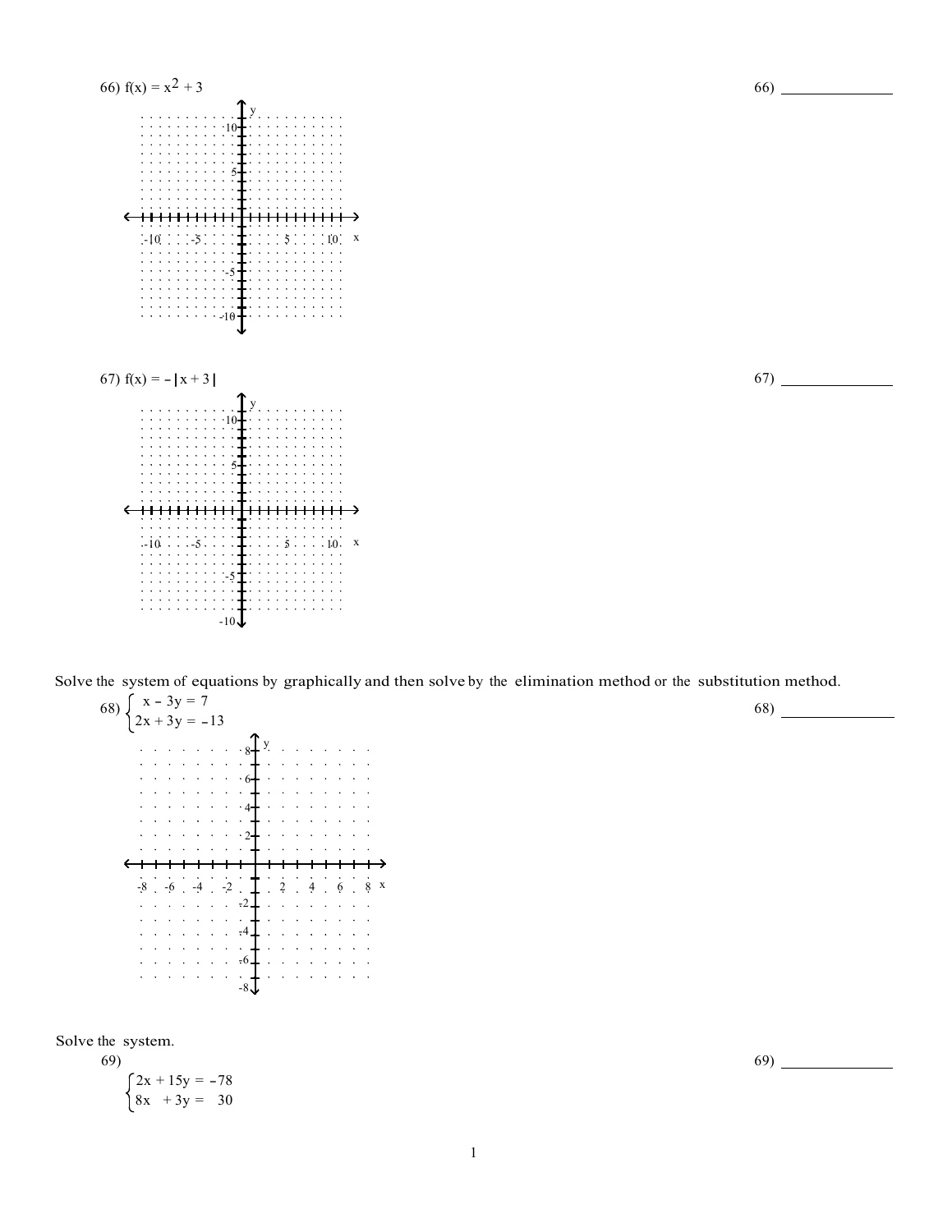Simplify. Use positive exponents to write the answer.

$$
70\left(\frac{8x^{-4}z^{3}}{2xz^{-3}}\right)^{-2}
$$

Perform the indicated operations.

71) 
$$
(10x^2 - xy - y^2) + (x^2 + 8xy + 11y^2)
$$

Factor the polynomial completely.

$$
72)\,30x^3y + 42xy^5\tag{72}
$$

Write the rational expression in lowest terms.

$$
73) \frac{4x - 20}{25 - 5x} \tag{73}
$$

Perform the indicated operation. If possible, simplify your answer.

$$
74) \frac{2-x}{x-4} - \frac{2x+3}{4-x}
$$

$$
75)\frac{3}{x+4} - \frac{4x}{5x+20} + \frac{8}{2x+8}
$$

Simplify the complex fraction.

$$
\frac{\frac{2}{x} - \frac{6}{7x}}{\frac{2}{7x} - \frac{1}{x}}
$$

Divide.

77)  $(36x^3 - 31x) \div (6x - 1)$  77)  $(36x^3 - 31x) \div (6x - 1)$ 

Solve the equation for x.

$$
78) \frac{3x+5}{6x-8} = \frac{17}{8}
$$

$$
(79) \frac{x}{x-5} = 6 - \frac{5}{x-5}
$$

Raise to the power or find the root. Assume that all variables represent positive numbers. Write with only positive exponents.

$$
80) \left(\frac{1}{9}\right)^{-1/2} \tag{80}
$$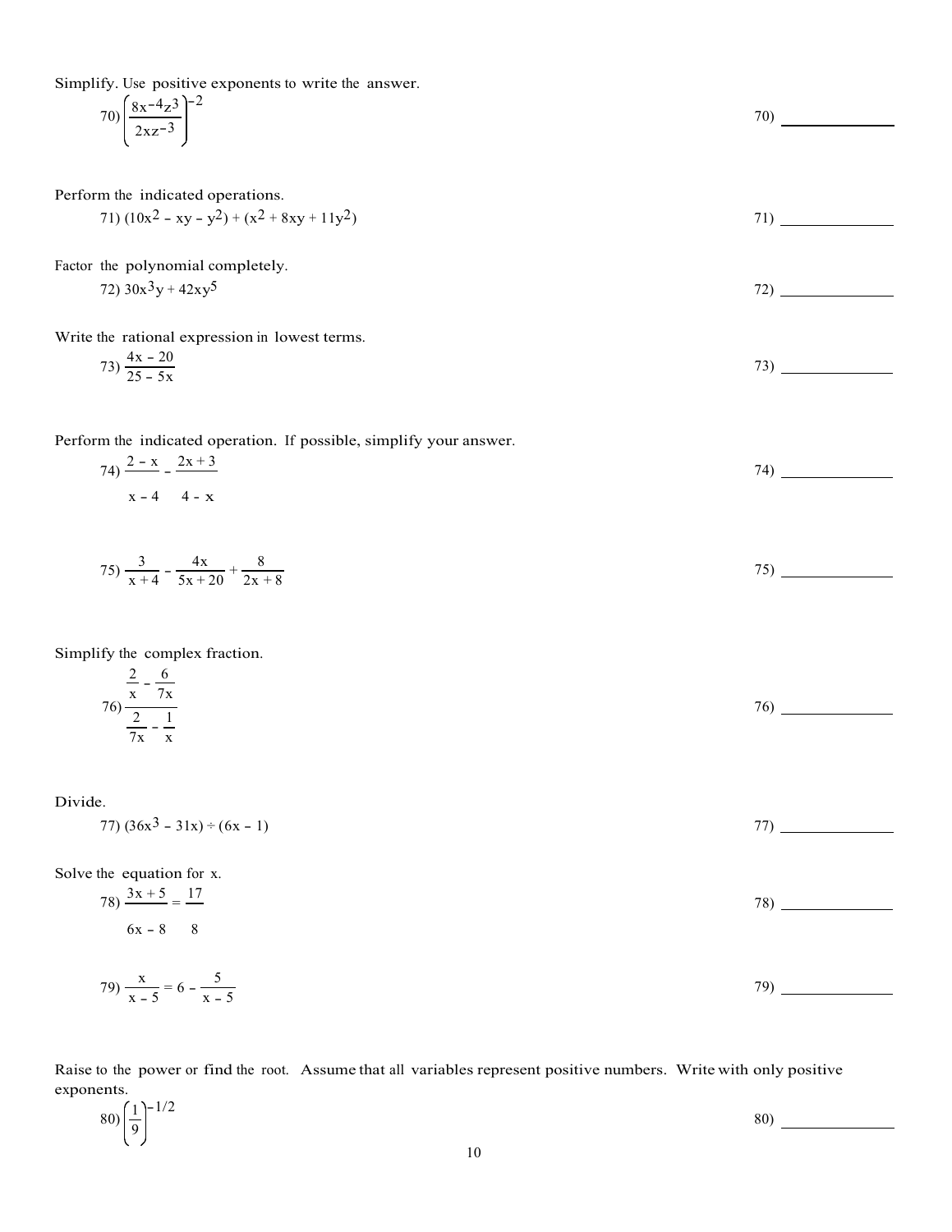$$
81)\left(\frac{42 \times 1/5 \times 7}{\times 1/5}\right)^{1/2}
$$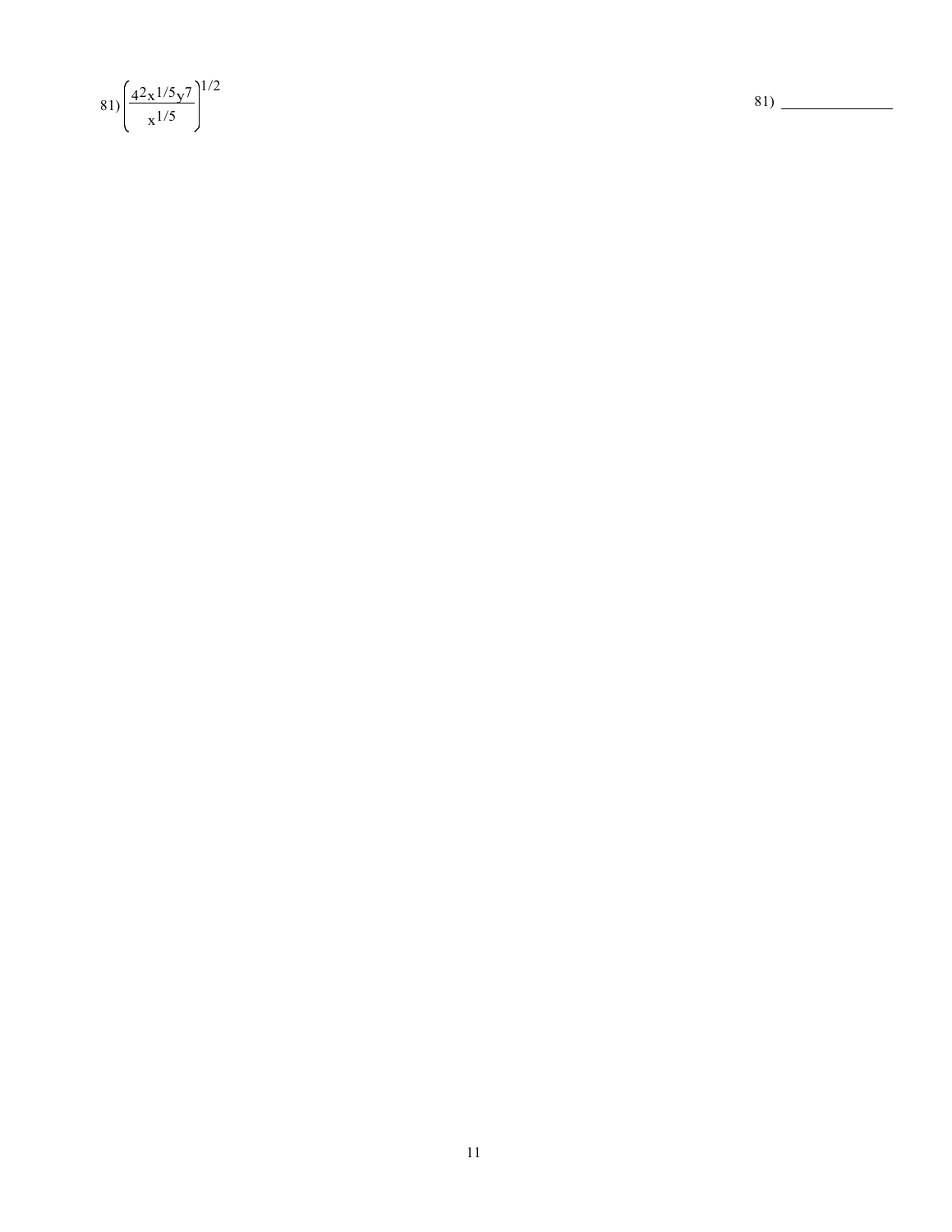Perform the indicated operations. Assume that all variables represent positive numbers.  $82)\sqrt{63x^3}$  -  $2\sqrt{112x^3}$   $82)$ 

Solve the problem.<br>83) Find x.

83) Find x. 83



### Solve the equation.

84) 
$$
3x^2 - 4x = 7
$$
  
85)  $u^2 + 12u + 17 = 0$   
85)  $u^2 + 12u + 17 = 0$   
86)  $u^2 + 12u + 17 = 0$ 

Grap



# Solve the logarithmic equation for x. Give an exact solution 87)  $\log_3 x = -2$  87)  $-$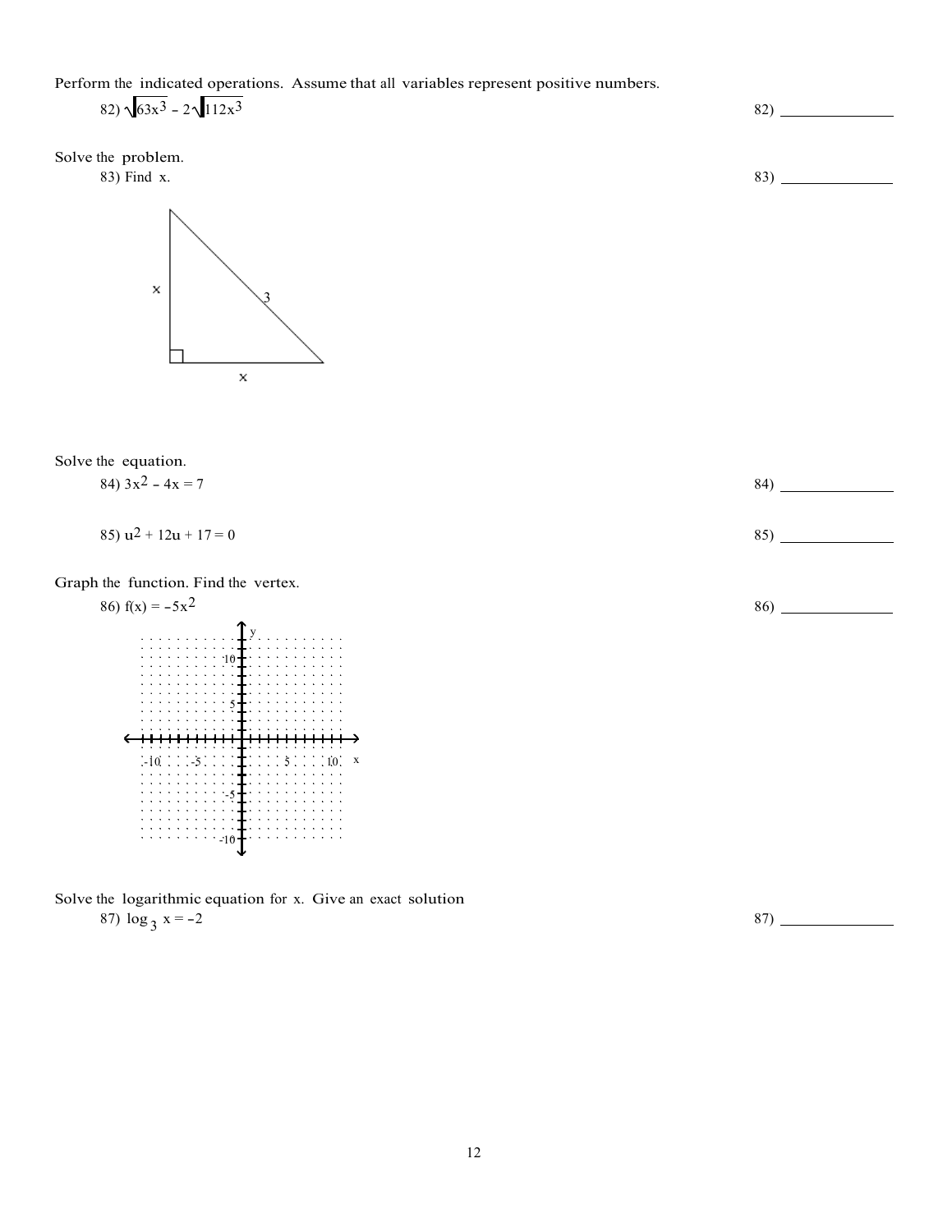Provide an appropriate response.



Sketch the graph of the equation.



Solve the logarithmic equation for x. Give an exact solution 91)  $\log_8(3x - 14) = 2$  91)

Perform the indicated operations. Assume that all variables represent positive numbers.

13

89)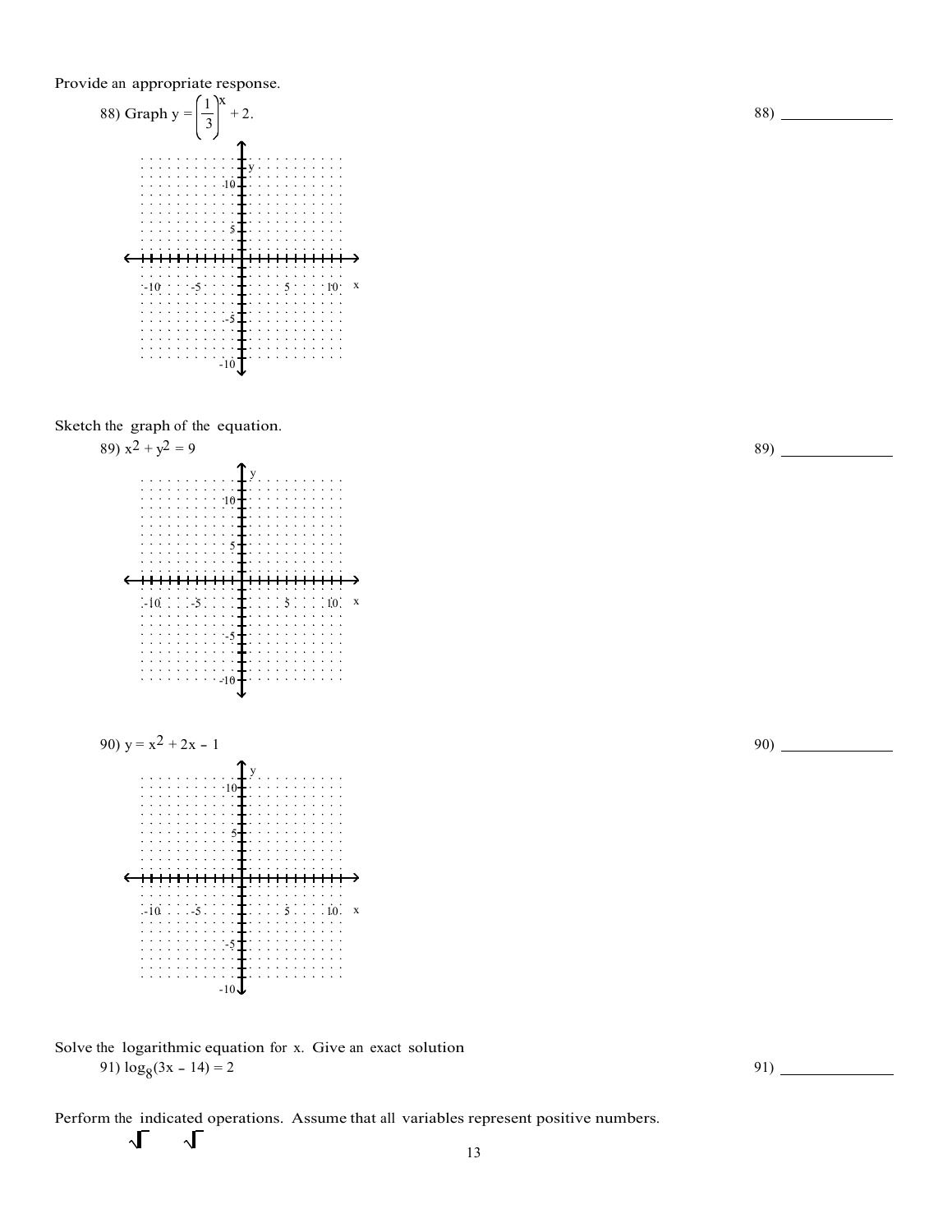92)  $(7+4)(3+4)$  92) 20